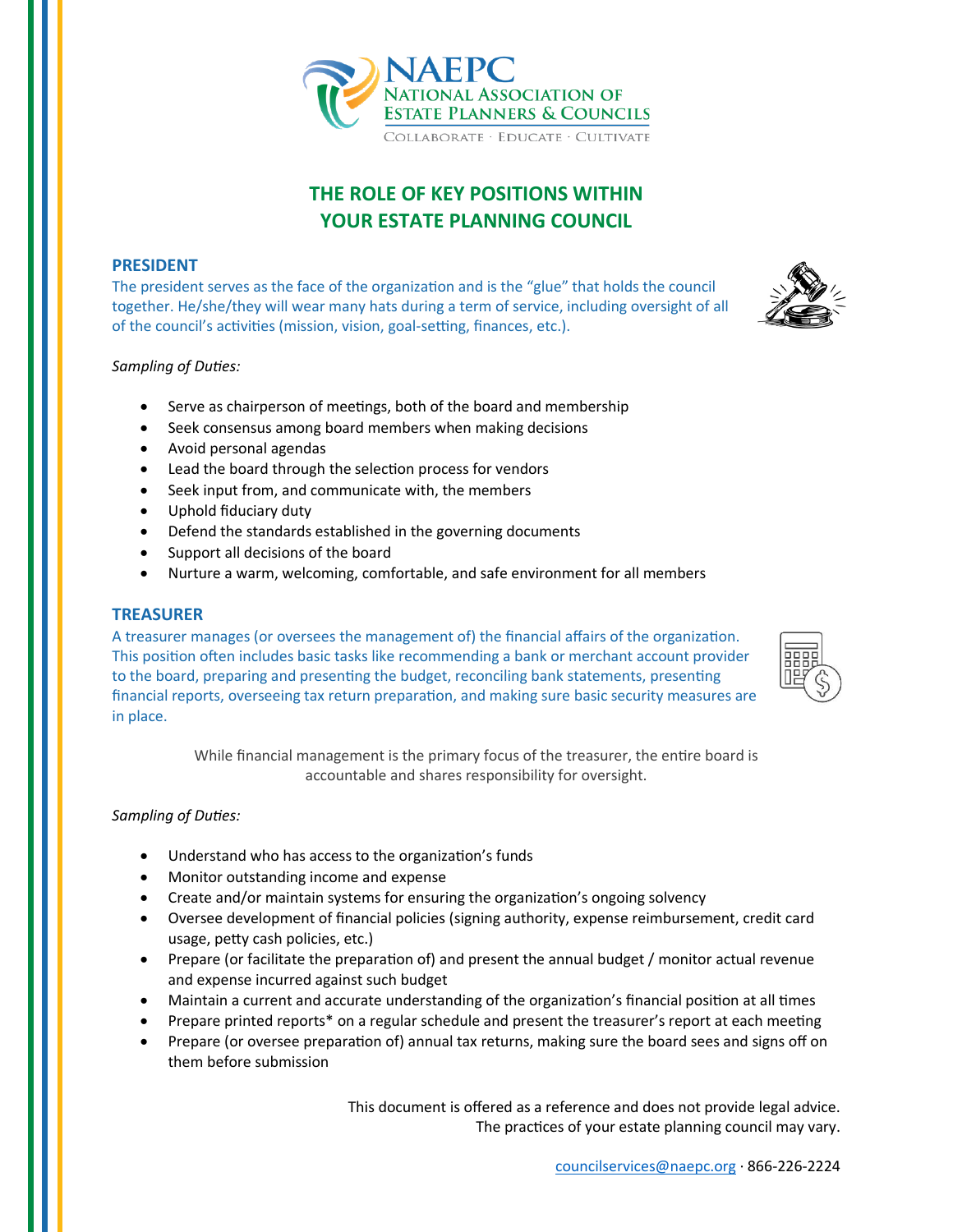

## *Tips for Effective Service as a Treasurer:*

- Enforce robust internal controls and management policies
- Provide accurate and complete financial reporting
- Welcome questions from the board or membership
- Properly maintain records and tax returns
- Keep a calendar of filing requirements and deadlines, including assignments for responsible parties
- Audit (or oversee the audit of) the council's financials when required or advisable

## *\*Recommended Reports & Documents*

- Balance Sheet / Balance Sheet to Prior Year
- Profit & Loss / Profit & Loss to Prior Year
- Profit & Loss to Budget
- General Ledger
- Bank Statements

# **SECRETARY**

The secretary's role is to act as guardian of the process of meetings. They are often the person who makes the arrangements for the meetings and keeps formal records of the group's proceedings (also known as minutes).



## *Sampling of Duties:*

- Serve as the conduit for communication between the board, management, and members
- Offer proper notice of meetings and timely distribution of materials as prescribed by the council's bylaws
- Be knowledgeable of the organization's records and related materials
- Provide resources to the board when required
- Be helpful to the board as they complete their fiduciary duties
- Schedule an adequate number of board meetings for the year
- Prepare and send meeting materials well enough in advance of each meeting so there is ample time to review, correct errors, and respond to questions and comments
- Record accurate and proper minutes of meetings
- Maintain corporate records
- Create a calendar of filing deadlines, which may include a filing with the Secretary of State, the Attorney General, the state tax agency, and/or the IRS
- Review and update documents as necessary
- Ensure all documents are safely stored and readily accessible for inspection by directors and/or members

This document is offered as a reference and does not provide legal advice. The practices of your estate planning council may vary.